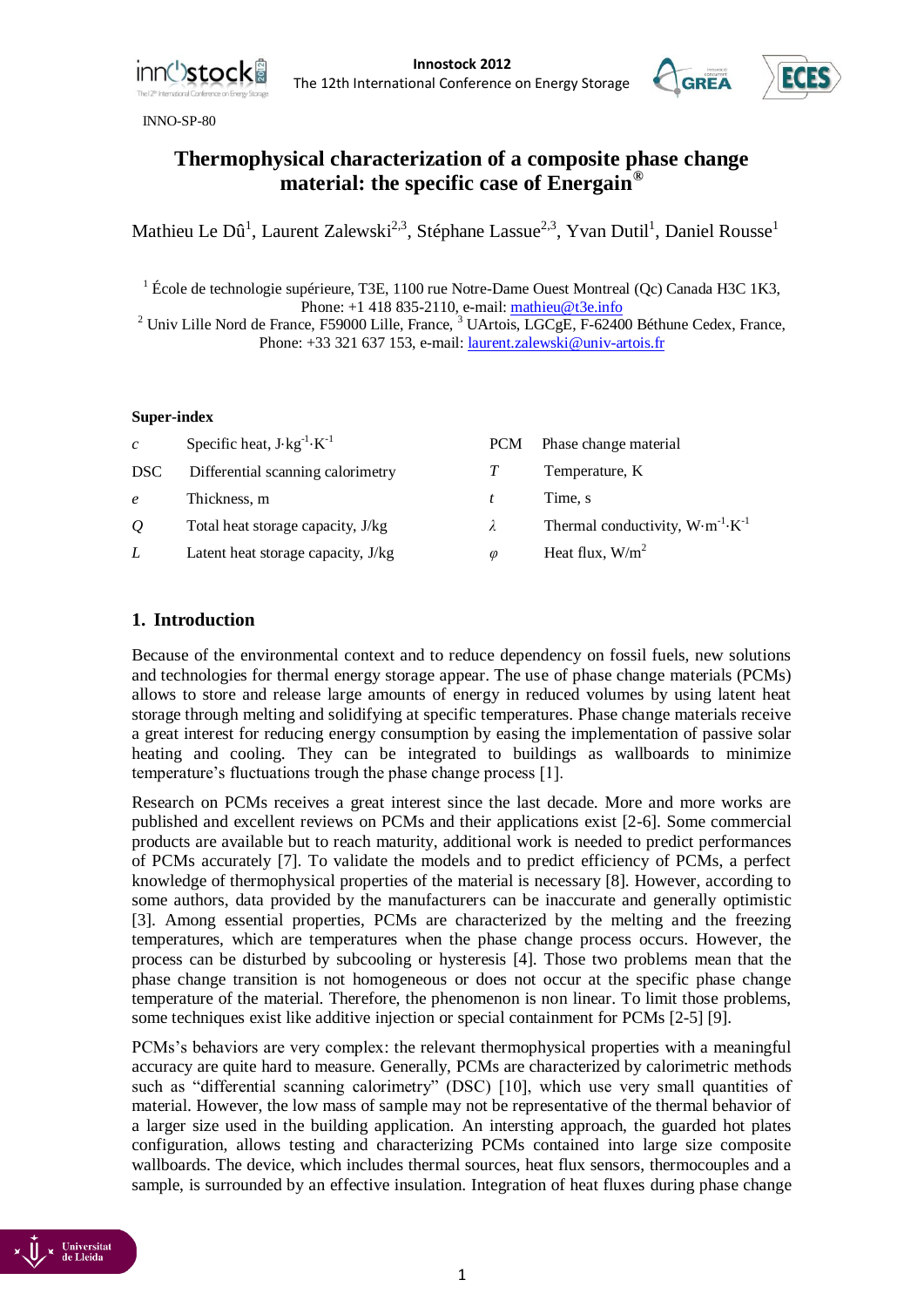



process allows determining the performances of the wallboard. Results of various works permitted the validation of the experimental device behavior. Nowadays, it is reliable and inexpensive [11-14].

Through the characterization of a commercial composite PCM, this paper presents a method to characterize the thermophysical proprieties *in situ* that is potentially in real conditions. Results are compared with the manufacturer's data [15] and data from literature [16-18].

## **2. Materials and methods**

The experimental device used at the LGCgE (Laboratoire de Génie Civile et géo-Environnement) at Artois University is based on the measurement of temperatures and heat fluxes between the two lateral sides of the composite PCM [13]. The device, shown in figure 1, provides the total heat stored during the phase change process*.* Using thermoregulated baths, it allows imposing and measuring temperature variations with respect to selected time scales between the two faces. Thermoregulated baths allow regulation of the injected water temperature with a precision of about  $\pm$  0.3 °C (Julabo Model F34 HE).



Figure 1 : Experimental device used at the LGCgE [19]

The experimental device allows measuring the peak melting and freezing temperatures of the composite PCM, the total heat storage capacity  $(Q)$ , the specific heat  $(c)$  and the apparent thermal conductivities  $(\lambda)$  in the solid and liquid states. With calculations, it is possible to deduce the latent heat of fusion and solidification. To compare results, ranges of temperature used are the same than those used by the manufacturer and those obtained from literature.

Thermal conductivity  $\lambda$  (W⋅m<sup>-1</sup>⋅K<sup>-1</sup>) is determined using expression (1), with  $\sum \varphi$  (W/m<sup>2</sup>) the heat flux measured, *e* (m) the thickness's sample and *ΔT* (K) the temperature variation:

$$
\lambda = \frac{e \Sigma \varphi}{2 \Delta T} \qquad (1)
$$

To determine the specific heat *c* (J⋅kg<sup>-1</sup>⋅K<sup>-1</sup>), the total heat stored *Q* (J/kg) is first considered in expression (2), with  $C_t$  (J⋅m<sup>-2</sup>⋅K<sup>-1</sup>) the thermal capacity,  $\Delta \varphi$  (W/m<sup>2</sup>) the difference between the heat flux of the two faces, *dt* (s) the acquisition's period:

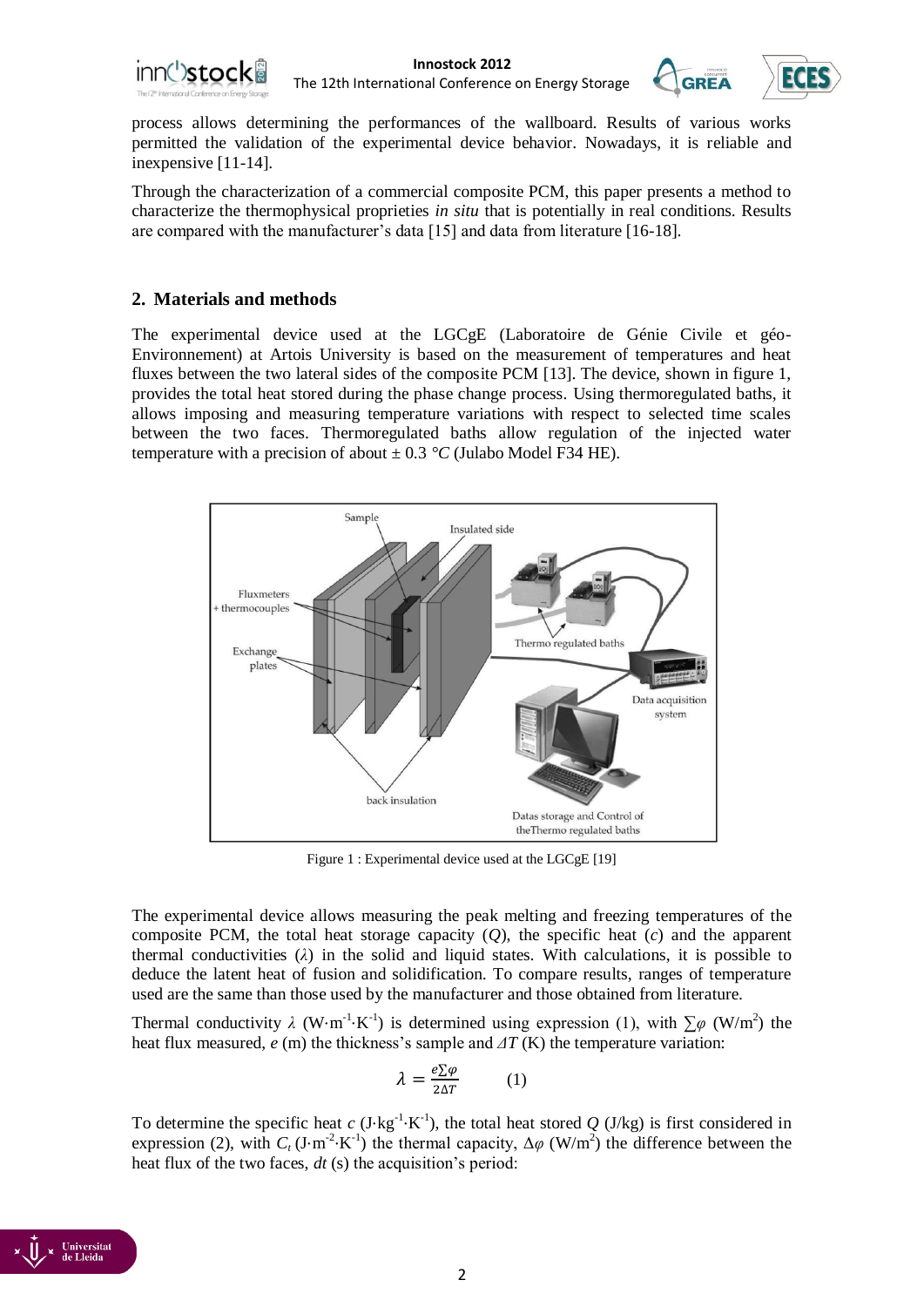

#### **Innostock 2012**<br> **Innal Conference on Energy Storage** The 12th International Conference on Energy Storage



$$
Q = \int_{\theta i}^{\theta f} \Delta \varphi dt = C_t (\theta_{final} - \theta_{initial})
$$
 (2)

Then, expression (3) is used to deduce the specific heat  $c$  (J⋅kg<sup>-1</sup>⋅K<sup>-1</sup>), with  $\rho$  (kg/m<sup>3</sup>) the density,  $e$  (m) the thickness and  $C_t$  the thermal capacity (J⋅m<sup>-2</sup>⋅K<sup>-1</sup>):

$$
c = \frac{c_t}{\rho e} \tag{3}
$$

Total heat storage capacity *Q* (J/kg) is given using expression (4) and represents the total amount of energy stored or released, with  $\Delta\varphi$  (W/m<sup>2</sup>) the heat flux density,  $\rho$  (kg/m<sup>3</sup>) the sample's density, e (m) the thickness and *dt* (s) the acquisition period:

$$
Q = \frac{1}{\rho e} \int_{t \text{ initial}}^{t \text{ final}} \Delta \varphi dt \quad (4)
$$

Then, it is possible to determine the latent heat capacity *L* (J/kg) by expanding *Q* (J/kg) in expression (5), with  $c_{\text{mcp\_S}}$  (J⋅kg<sup>-1</sup>⋅K<sup>-1</sup>) the specific heat at the solid state,  $c_{\text{mcp\_L}}$  (J⋅kg<sup>-1</sup>⋅K<sup>-1</sup>) the specific heat at the liquid state,  $\Delta T_s$  the difference between  $T_{fusion}$  and  $T_{initial}$  (melting) or between  $T_{\text{solidification}}$  and  $T_{\text{final}}$  (freezing), and  $\Delta T_{\text{L}}$  the difference between  $T_{\text{final}}$  and  $T_{\text{fusion}}$  (melting) or between  $T_{initial}$  and  $T_{solidification}$  (freezing) :

$$
Q = Q_{sens} + L = (c_{mcp\_S}. \Delta T_s + c_{mcp\_L}. \Delta T_L) + L \tag{5}
$$

This method to determine thermophysical proprieties of a material has been used to characterize a composite PCM, a product developed by the DuPont de Nemours Society™. This product called Energain® is a popular composite PCM wallboard constituted of 60 *%* of microencapsulated paraffin included in a polymeric structure. The mixture is laminated by aluminium. It can be installed in any type of building envelope to improve thermal inertia [15]. The melting point of the paraffin microencapsulated is given by the manufacturer at 21.7 *°*C [15], a temperature included in the range of thermal comfort temperature. According to the CSTB [19-20], the composite PCM Energain® is made up of a commercial paraffin, Rubitherm<sup>®</sup> RT21 provided by Rubitherm GmbH [21]. Using the simple mathematical model presented before, typical data from manufacturers could be used to set-up a first theoretical approach to determine *L*. However, it is impossible to deduce latent heat storage capacity using equation (5) because RT21 and Energain® specific heat values are not available.

Sample's dimensions of the composite PCM are 211 mm  $\times$  148 mm  $\times$  5.26 mm and the surface of the heat flux sensors are  $210 \text{ mm} \times 140 \text{ mm}$ . Sample's mass has been determined in laboratory at 164.5 g, which gives a density of 1001.5 kg/m<sup>3</sup>.

Two configurations have been tested: one with the aluminium adhesive tape placed on the sample's thickness (as provided by the manufacturer) and one without (hereafter Energain<sup>®</sup> modified) to limit the edge effects.

The remainder of this paper presents the experimental investigation done at the LGCgE with comparisons to data from the manufacturer [15] and data from literature [16-18].

## **3. Results and discussion**

## **3.1 Results depending on solid or liquid states**

Tests have been done to measure the thermal conductivity and the specific heat for the solid state and the liquid state. Results are presented in the table 1. To measure the thermal conductivity, baths are adjusted to induce a temperature difference between the right and the left plates. For each state, tests have been done for higher or lower temperatures than the paraffin melting temperature of 21.7 *°*C given by the manufacturer [15]. Specific heat is calculated considering a range of temperature for the solid and the liquid state. Flux measurements have been determined with of precision of 4 %. Considering a precision of about  $\pm$  0.3 °C for the

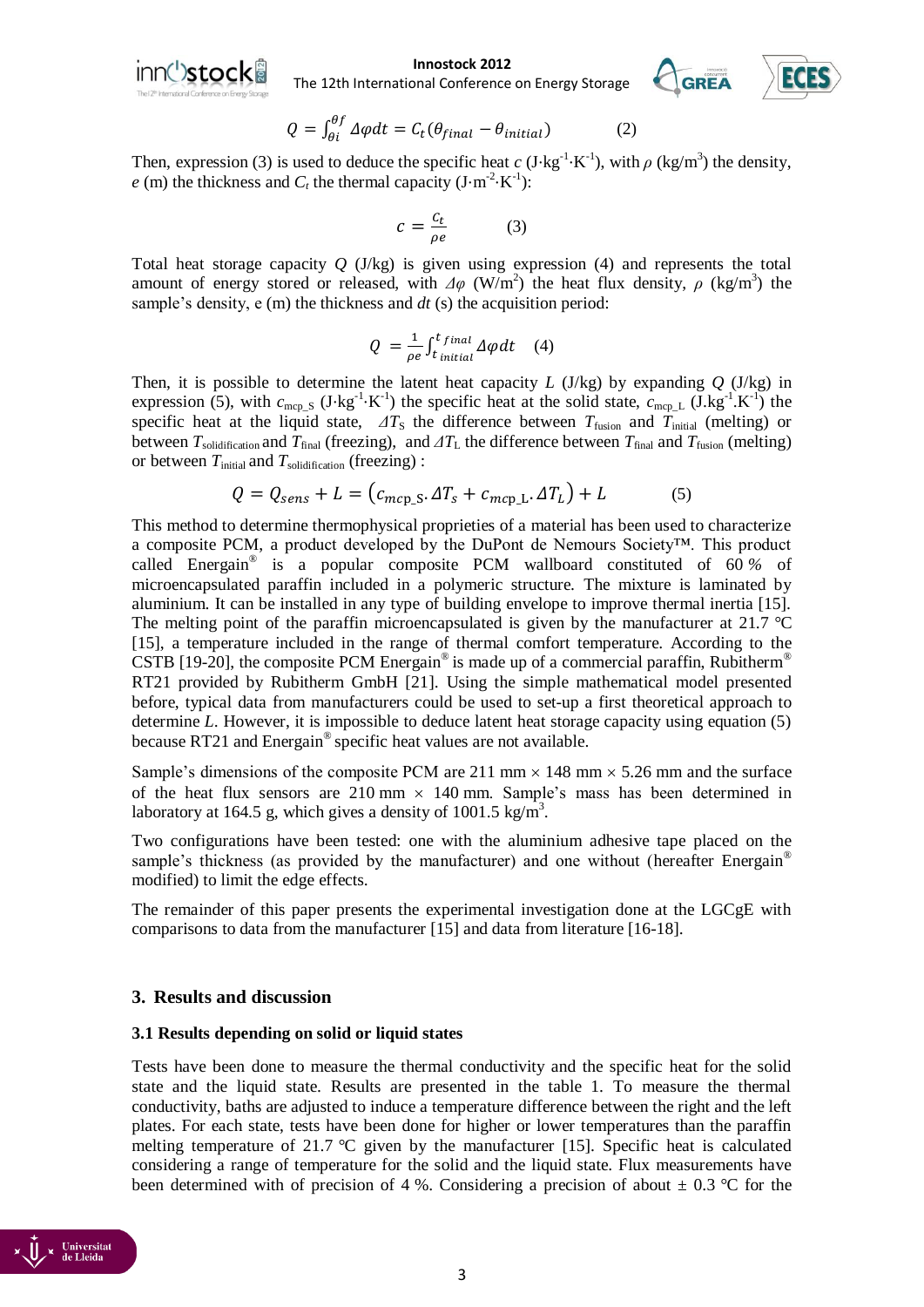



temperature measurement and using equation (1), thermal conductivity is determined with a precision of 10 %.

| Laboratory                                             | LGCgE      | LGCgE                             | $[16]$    | $[17]$                | $Du$ Pont <sup>TM</sup><br>$[15]$ |  |
|--------------------------------------------------------|------------|-----------------------------------|-----------|-----------------------|-----------------------------------|--|
| Product tested                                         | Energain®  | Energain <sup>®</sup><br>modified | Energain® | Energain <sup>®</sup> | Energain <sup>®</sup>             |  |
| Density $\left[\frac{kg}{m^3}\right]$                  | 1001.5     | 1001.5                            | 1019.0    | 900.0                 | 855.5                             |  |
| Conductivity solid $[W \cdot m^{-1} \cdot K^{-1}]$     | 0.14       | 0.15                              | 0.22      | 0.22                  | 0.18                              |  |
| Conductivity liquid $[W \cdot m^{-1} \cdot K^{-1}]$    | 0.17       | 0.13                              | 0.18      | 0.18                  | 0.14                              |  |
| Solid specific heat $[kJ \cdot kg^{-1} \cdot K^{-1}]$  | 4.5        | 3.9                               | $4.0*$    | NA                    | <b>NA</b>                         |  |
| Range of temperature                                   | [7:15 °C]  | [7:15 °C]                         | [2:6 °C]  |                       |                                   |  |
| Liquid specific heat $[kJ \cdot kg^{-1} \cdot K^{-1}]$ | 2.3        | 2.2                               | $4.0*$    | 2.4                   | <b>NA</b>                         |  |
| Range of temperature                                   | [34:42 °C] | [27:35 °C]                        | $T>32$ °C | $T>32$ °C             |                                   |  |

Table 1. Results of thermal conductivities and specific heat for solid and liquid states

*\*: evaluated*

As shown in table 1, literature's values, LGCgE's values, and manufacturer values differ. First, values of density differ strongly between sources. This is an important result to consider because upcoming experimental and numerical calculations depend on it. For the thermal conductivity of Energain® , an inversion is observed between manufacturer values and LGCgE's values. During tests, the value of the temperature difference between the plates and the mean temperature of the test do not affect results and reproducibility is ensure despite differences with the manufacturer and literature. Aluminium adhesive tape placed on the material thickness seems to affect material thermal behavior because thermal conductivity values are different without it. Differences on values indicate that the flux could not be unidirectional in the two experimental cases presented because the thermal mass panel is laminated by aluminium protective foils which can disturb heat flow patterns. However, it is impossible to test panels without it because leaks could occur with the PCM mixture, a phenomenon which explains the PCM microencapsulation for building envelope, as discussed by numerous authors [1-5] [9].

As detailed in table 1, specific heat's value is different form solid state to liquid state. Results for specific heat differ strongly between experimental results and publication of Kuznik et al. [16]. Temperature ranges considered can impact on results. As shown in table 1, differences appear with regards to literature [16] and [17], which shows that difficulties can exist to characterize the thermophysical behavior and proprieties of such a complex kind of materials. Considering those aspects, it appears interesting to evaluate the evolution of the specific heat along a melting cycle with a phase change transition.

## **3.2 Results with a phase change transition**

Complex behavior of composite PCMs are due to the phase change transition for a product considered as a mixture, i.e. not a pure ideal body. In this part, tests are carried out to examine the evolution of the thermal behavior of the composite PCM during a phase change process.

First, specific heat has been evaluated along a melting cycle to explain the difference between values at solid and liquid states and to compare it to the literature [16-17]. Figure 2 represents

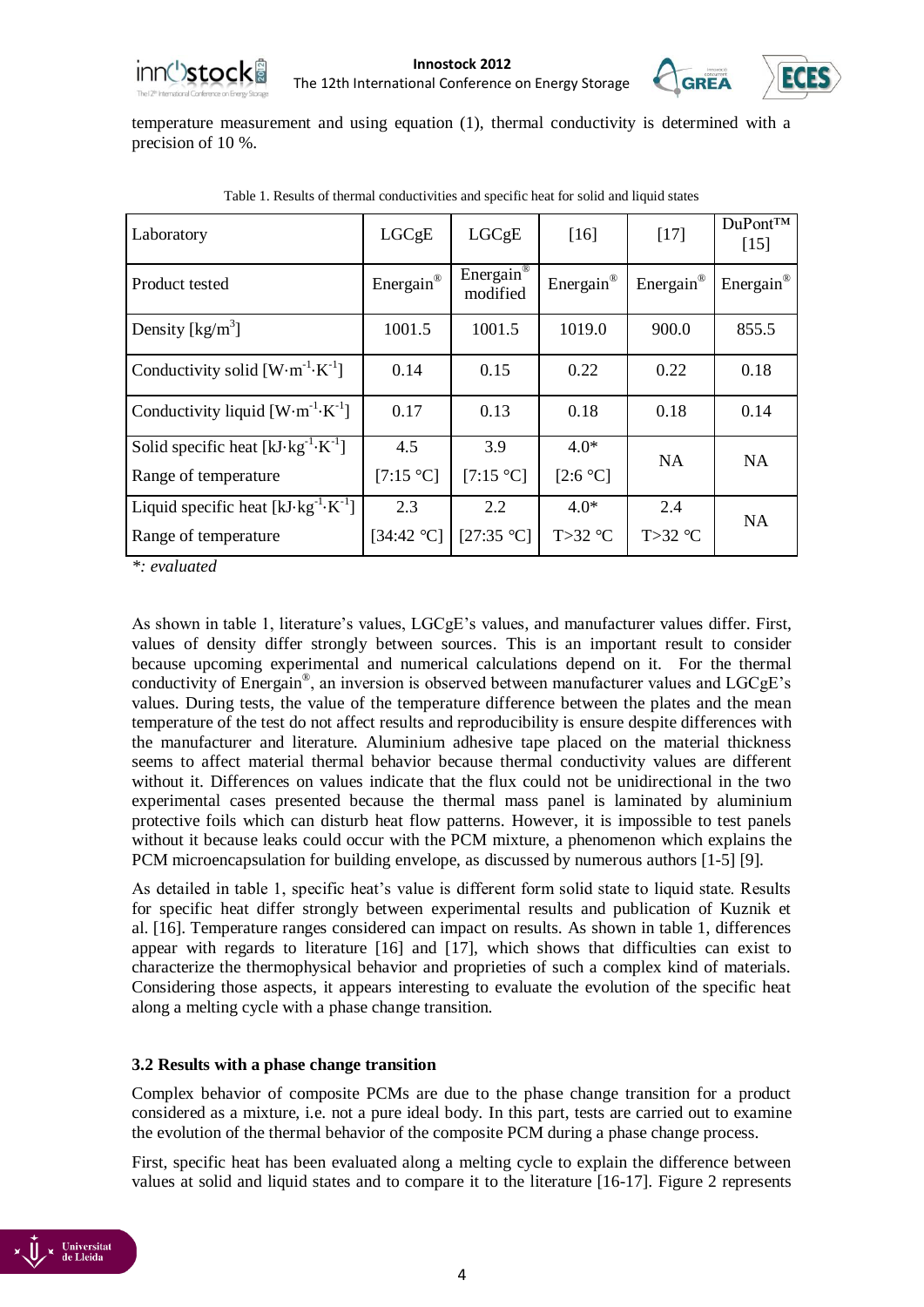

an evaluation of the specific heat value according to the temperature. Figure 2 shows that specific heat undergoes a change during phase change transition and presents a melting peak. Globally, during the phase change transition, values are clearly lower than those from literature [16-17] but phase change peak occurs in the three cases between 20 *°*C and 23 *°*C, a temperature range including the melting temperature of the paraffin of 21.7 *°*C [15]. As shown, specific heat's values differ between publications and experimental tests but global evolution is similar. For the liquid state, tests have given similar values than those reported in the publication of Kuznik et al. [17], with a specific heat stabilized about  $2.4 \text{ kJ} \cdot \text{kg}^{-1} \cdot \text{K}^{-1}$  around 30 °C. In publication [16], the liquid specific heat is different and has been evaluated at 4.0 kJ⋅kg<sup>-1</sup>⋅K<sup>-1</sup>.



Figure 2: Experimental specific heat of the composite PCM during melting process (LCGgE, [16], [17])

Concerning the evolution of the specific heat according to the temperature, specific heat value increases strongly from about 14°C. Those values are clearly lower than the melting temperature of the paraffin given by the manufacturer (21.7 *°*C) [15]. This phenomenon shows that phase change transition is not linear and it could be due to the composition of the material. As explained before, the composite material is not a pure ideal body and it makes difficult to evaluate and isolate thermophysical proprieties of the each material component: the paraffin microencapsulated, the copolymer, the core material which forms the mix paraffin/copolymer and globally the laminated sample.

Tests presented here only show a thermal analysis for a melting process (solid to liquid). During a freezing process (liquid to solid), the composite PCM presents a different behavior. The solidification occurs at a temperature lower than the specified melting temperature and freezing peak value is lower than the melting peak value. According to Kuznik and Virgone [17], the difference between the melting temperature and the freezing temperature characterizes the hysteresis of the material, i.e. the fact that the mixture is not a eutectic.

After having considered the complex behavior along a melting process, experiments have been done using: 1) a linear evolution from solid to liquid; b) a stabilization at a higher temperature than the melting point of the paraffin; and c) then an evolution liquid to solid. The composite PCM heat capacity has been measured using heating and cooling rates of 0.2 K/min, which are rates included between the literature's rate and the manufacturer's rate. The thermal analysis is given for a range of [14:30 *°*C] (as the manufacturer's information), and for a range of [5-35 °C] (which is included between the literature range [17]). Table 2 presents the results and figure 3 gives a test example for the range [14-30 *°*C]. Like in the single phase tests, two configurations

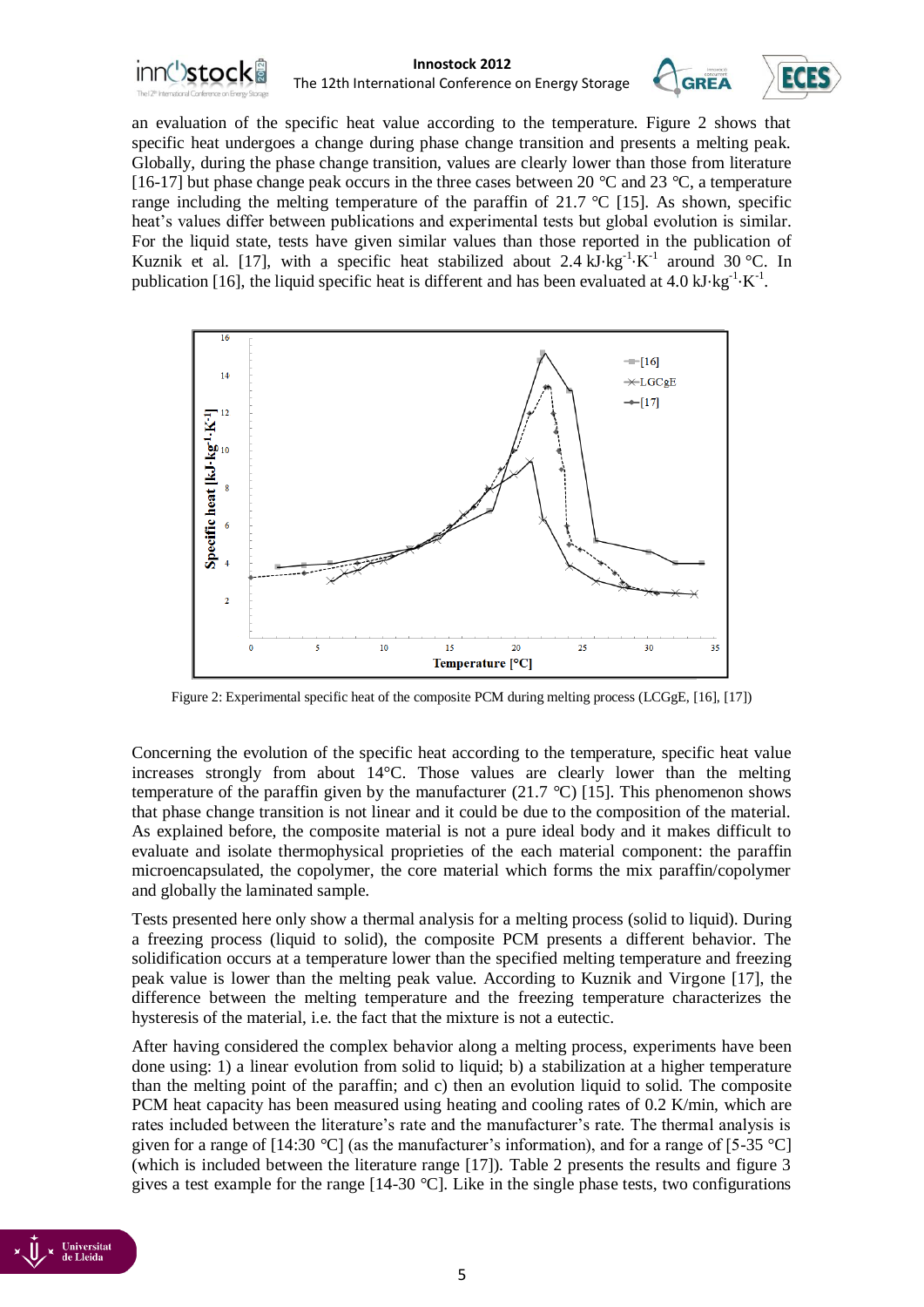



have been tested, the composite PCM as provided by the manufacturer (Energain®) and a configuration without the aluminium tape (called Energain® modified).



Figure 3: Example of a phase transition's test for the range [14:30 *°C*]

Figure 3 shows that during phase change process solid to liquid or liquid to solid, heat fluxes present a peak, hereafter peak melting temperature and peak freezing temperature, respectively. The experimental device used at Artois University [13] determined a peak melting temperature of 20.0 *°*C for the range [14-30 *°*C] and a peak freezing temperature of 15.9 *°*C. Total heat and latent heat for heating and freezing modes have been calculated. Calculations of latent heat values are done using expressions (4) and (5) and considering specific heat values measured in the single phase tests.

Globally, total heat and latent heat values are lower than those obtained from the manufacturer [15] and those from literature [17]. A first explanation is provided here for the temperature range [14:30 *°*C] used by the manufacturer. As explained before, the specific heat value increases strongly from about 14 *°*C, which can be explained by some local heat storage at this low temperature. Moreover, temperature range [1-34 *°C*] used by Kuznik et al. [17] gives similar values than that of DuPont [15] concerning the latent heat whereas DuPont proposed it for a smaller temperature range of [14-30 *°C*].

Concerning results at LGCgE, tests done for the temperature range [14-30 *°*C] could present a limit in validity because tests begin at a temperature close to the beginning of the phase change process. However, figure 3 shows that peak melting temperature has passed before the stabilization around 14 *°*C. Another publication of Kuznik and Virgone [18] has established the melting point at 13.6 *°*C. This value has been considered in calculations of latent heat values. Heat storage quantities for the test with the temperature range [14-30 *°*C] are on average 28 % lower than those from the test with the temperature range [5-35 *°*C]. It could be due to the beginning of the phase change process. Consequently, it appears more judicious to consider results of the test for the temperature range [5-35 *°*C].

The differences observed among all these results reflect the fact that sometimes erratic thermal behavior of composite PCM makes it difficult to evaluate thermophysical proprieties of the material.

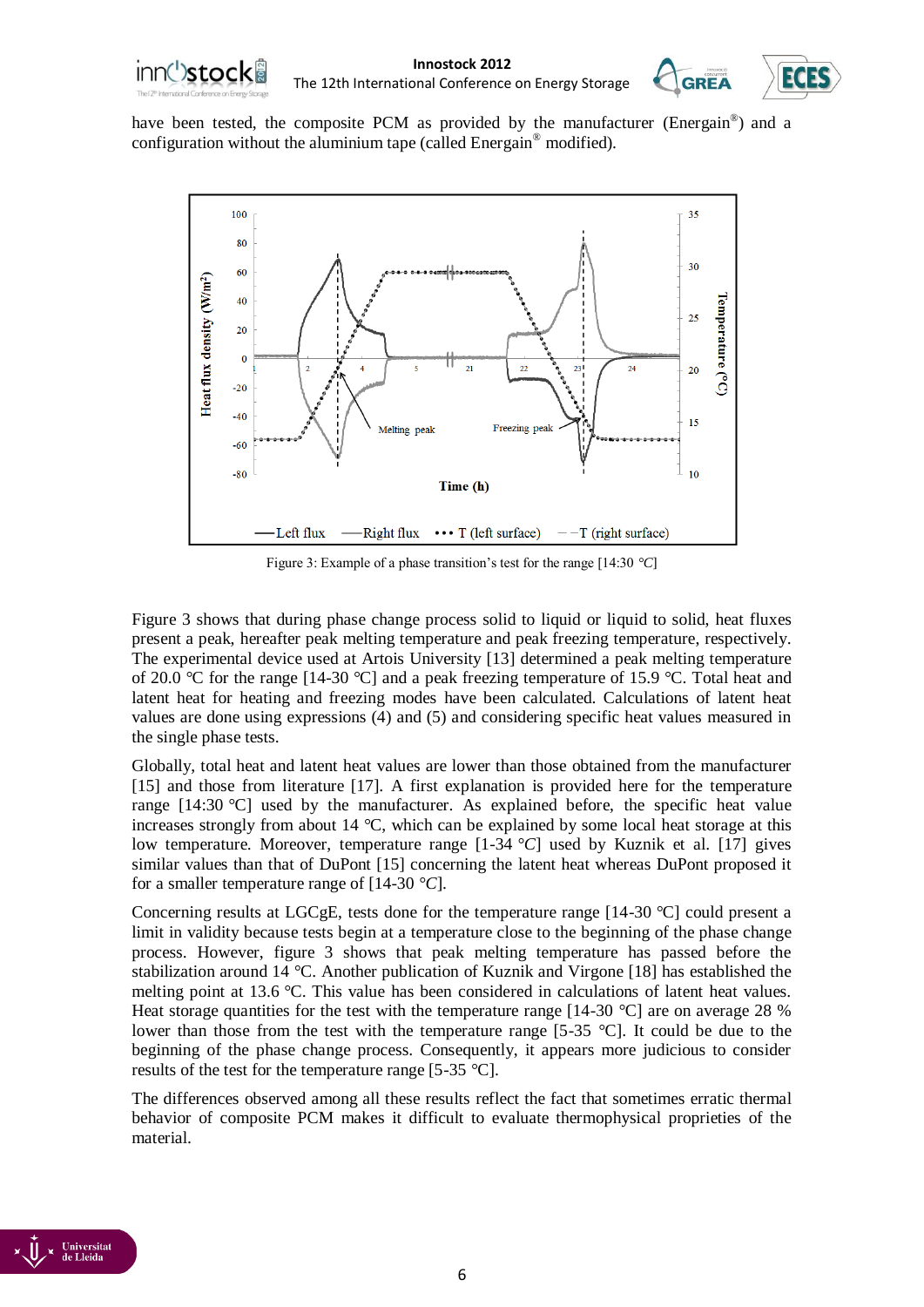

**Innostock 2012**<br>anal Conference on Energy Storage The 12th International Conference on Energy Storage



| Laboratory                            | LGCgE                     | LGCgE                    | LGCgE                             | LGCgE                    | $[17]$                                  | DuPont™<br>$[15]$                     |
|---------------------------------------|---------------------------|--------------------------|-----------------------------------|--------------------------|-----------------------------------------|---------------------------------------|
| Product tested                        | Energain®                 | Energain®                | Energain <sup>®</sup><br>modified | Energain®<br>modified    | Energain®                               | Energain®                             |
| Method and<br>range of<br>temperature | $0.2$ K/min<br>[14:30 °C] | $0.2$ K/min<br>[5:35 °C] | $0.2$ K/min<br>[14:30 °C]         | $0.2$ K/min<br>[5:35 °C] | <b>DSC</b><br>$0.05$ K/min<br>[1:34 °C] | <b>DSC</b><br>$1$ K/min<br>[14:30 °C] |
| Peak melting<br>temperature $[°C]$    | 20.0                      | 20.0                     | 20.0                              | 20.0                     | 22.3                                    | 21.7<br>(paraffin)                    |
| Peak freezing<br>temperature $[°C]$   | 15.9                      | 15.4                     | 14.8                              | 14.1                     | 17.8                                    | <b>NA</b>                             |
| Total heat of<br>heating [kJ/kg]      | 87.9                      | 138.2                    | 85.7                              | 126.7                    | <b>NA</b>                               | >170.0                                |
| Total heat of<br>freezing $[kJ/kg]$   | 86.2                      | 139.2                    | 86.1                              | 127.2                    | <b>NA</b>                               | <b>NA</b>                             |
| Latent heat of<br>heating [kJ/kg]     | 50.1                      | 69.1                     | 48.8                              | 57.7                     | 72.4                                    | >70.0                                 |
| Latent heat of<br>freezing $[kJ/kg]$  | 49.3                      | 70.1                     | 49.2                              | 58.1                     | 71.0                                    | <b>NA</b>                             |

Table 2. Results with a phase change transition

Recently, in a new datasheet provided by the manufacturer [22], temperature ranges considered for the total heat storage capacity has changed to [0-30 *°*C] (compared to [14-30 *°*C]) and total heat storage capacity is now about 140 kJ/kJ (compared to 170 kJ/kg). The total heat storage capacity provided by the manufacturer is now very close to that measured at LGCgE's (139.2 kJ/kg for freezing and 138.2 kJ/kg for heating)) in the test for Energain® with the temperature range [5-35 *°*C]. New manufacturer's values for the latent heat is still being >70 kJ/kg. Similar values have been found in the test [5-35 *°*C] with Energain® .

In summary, it was found that experimental conditions – like the aluminium tape, the heating and cooling rates or the temperature ranges – affect results for properties evaluation. To evaluate the impact of the specific heat values considered for the calculation of *L*, various hypotheses have been considered and it forms part of a discussion presented in section 3.2.

## **3.2 Discussion**

To evaluate the impact of the specific heat values considered on the latent heat estimated, two calculations have been carried out for a phase transition test with a temperature range of [5:35 *°C*]. One estimate is done considering a solid and liquid specific heat values equal to  $2.3 \text{ kJ·kg}^{-1} \cdot \text{K}^{-1}$ , as measured at the LGCgE's laboratory. The other estimate is done with a specific heat value of  $4.0 \text{ kJ·kg}^{-1} \cdot \text{K}^{-1}$ , which is the value of publication [17]. Authors of publication [17] have presented a specific heat value of 2.4 kJ⋅kg<sup>-1</sup>⋅K<sup>-1</sup> in another publication [16]. As explained for manufacturer's data, differences in literature could be the result of difficulties to characterize. Results are illustrated in figure 4 and compared to the manufacturer values [15] [22] and to publication [17] which provided only results on latent heat.

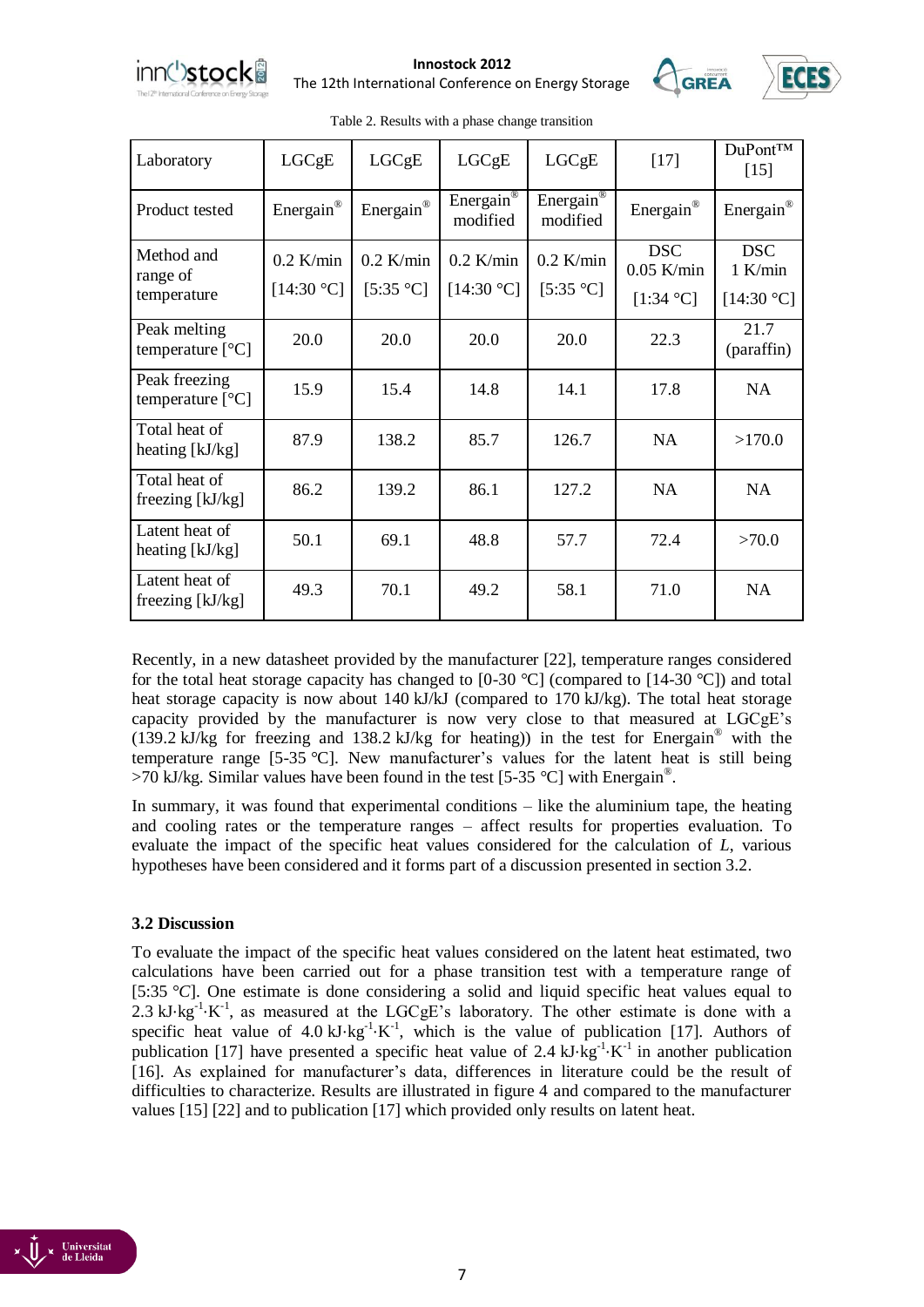

Figure 4: Heat storage capacity: influence of the specific heat's values and comparison between sources

As shown in figure 4, if no consideration is done about temperature range (which differs from 5 *°*C*,* but with the same ∆T), LGCgE's results on heat storage capacity are close to the last values provided by the manufacturer [22]. Otherwise, values of specific heat, which have a complex evolution according to temperature and to the phase change process, affect the quantities of latent heat estimated. The problem that arises is that the specific heat value is hard to determine while both phases coexist. The key cause for the difference is the difficulty to define a realistic baseline to isolate the latent heat component. As discussed earlier, composite PCMs begins to melt at relatively low temperatures (about 14 *°*C) although temperature melting peak has been evaluated around 20 *°*C. Therefore, a perfect knowledge of the relevant proprieties of the material appears essential to calculate the latent heat and thereby to estimate performances of phase change materials.

## **4. Conclusions**

The method detailed in this paper has proposed experimental results for the thermophysical proprieties of a composite PCM material. The wallboard is constituted of 60 % of a phase change material (paraffin), with 40 % of a copolymer developed by the manufacturer. The experimental device used is based on heat flux and temperature measurements. Measurements have been done using a large size sample wallboard that could be used in real operating conditions. Thermal conductivities and specific heats have been measured depending on various temperatures between solid and liquid states and compare to literature's results and to data provided by the manufacturer. During phase change process, total and latent heat storage capacities have been evaluated with the peak melting temperature.

With regard to literature, datasheets provided by the manufacturer and experiments, thermophysical characterization is complex for composite PCM, because of the intrinsic particularity of the phase change process itself and the composite nature of the samples. Although temperature melting peak is lying somewhere between 20 *°*C and 23 *°*C, composite PCM begins to melt at relatively low temperatures (about 14 *°*C in this case). This makes the evaluation of relevant thermophysical proprieties of the material very difficult, especially for

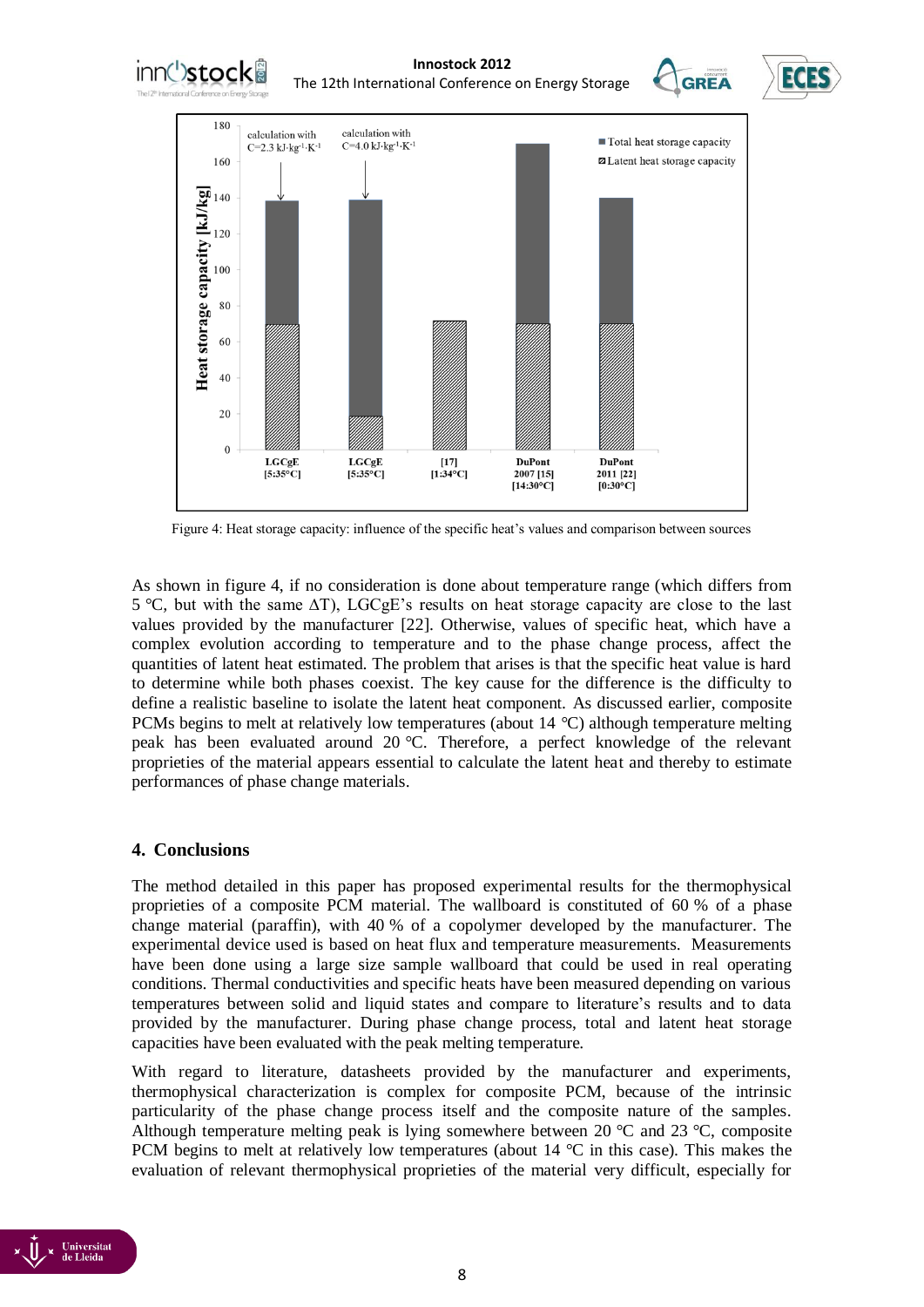





specific heat. Complexity can be illustrated by the method used by the manufacturer to present typical data of the product Energain® . Precise values concerning specific heat are not available and latent heat is just estimated as superior to 70 kJ/kg. Moreover, some values for the same material have changed according to publications. Consequently, lacks of typical data can make difficult the validations of numerical model to examine behavior of a composite PCM, especially for model using specific heat.

The methods itself has been found acceptable to characterize large samples of combined materials which may complement calorimetric method, such as DSC. However, the proposed method is also subject to some problems: the aluminium packaging could disturb heat flux by increasing edge effects, which deflect the unidirectional heat flux. This will be considered for further works. To remove it could be a solution, but leaking problems would occur.

Nevertheless, despite several differences with published data, overall results are similar to the latest information provided by the manufacturer concerning total and latent heat storage capacity for the temperature range [5:35 *°*C].

In conclusion, the complexity of the thermal process within the composite materials containing PCMs requires the development of methods with experimental characterization coupled with numerical models to be able to use those materials efficiently.

## **5. References**

[1] Farid MM, Khudair AM, Razack SAK, Aj-Hallaj S. (2004). A review on phase change energy storage: materials and applications. *Energy Conversion and Management , 45*, 1597-1675.

[2] Kuznik F, David D, Johannes K, Roux JJ. (2011). A review on phase change materials integrated in building walls. *Renewable and Sustainable Energy Reviews , 15*, 379-391.

[3] Tyagi VV, Buddhi D. (2007). PCM thermal storage in buildings: A state of art. *Renewable and Sustainable Energy Reviews , 11* (6), 1146-1166.

[4] Cabeza LF, Castell A, Barreneche C, de Gracia A, Fernandez AI. (2011). Materials used as PCM in thermal energy storage in buildings. *Renewable and Sustainable Energy Reviews , 15* (3), 1675-1695. [5] Sharma A, Tyagi VV, Chen CR, Buddhi D. (2009). Review on thermal energy storage with phase

change materials and applications. *Renewable and Sustainable Energy Reviews , 13*, 318-345.

[6] Dutil Y, Rousse DR, Salah NB, Lassue S, Zalewski L. (2011). A review on phase-change materials: Mathematical modeling and simulations. *Renewable and Sustainable Energy Reviews , 15* (1), 112-130. [7] Zhu N, Ma Z, Wang S. (2009). Dynamic characteristics and energy performance of buildings using phase change materials. *Energy Conversion and Management , 50* (12), 3169-3181.

[8] Arkar C, Medved S. (2005). Influence of accuracy of thermal property data of a phase change material on the result of a numerical model of a packed bed latent heat storage with spheres. *Thermochimica Acta , 438* (1-2), 192-201.

[9] Baetens R, Jelle BP, Gustavsen A. (2010). Phase change materials for building applications: A stateof-the-art review. *Energy and Buildings , 42* (9), 1361-1368.

[10] Banu D, Feldman D, Hawes D. (1998). Evaluation of thermal storage as latent heat in phase change material wallboard by differential scanning calorimetry and large scale thermal testing. *Thermochimica Acta , 137*, 39-45.

[11] Darkwa K, Kim JS. (2005). "Dynamics of energy storage in phase change drywall systems. *International Journal of Energy Research , 29* (4), 335-343.

[12] Hasse C, Grenet M, Bontemps A, Dendievel R, Sallée H. (2011). Realization, test and modelling of honeycomb wallboards containing a Phase Change Material. *Energy and Buildings , 43* (1), 232-238.

[13] Younsi Z, Zalewski L, Lassue S, Rousse DR, Joulin A. (2011). A Novel Technique for Experimental Thermophysical Characterization of Phase-Change Materials. *International Journal of Thermophysics , 32* (3), 674-692.

[14] de Gracia A, Barreneche C, Farid MM, Cabeza LF. (2011). New equipment for testing steady and transient thermal performance of multilayered building envelopes with PCM. *Energy and Buildings , 43* (12), 3704-3709.

[15] DuPont™. (2007). Data Sheet - Measured Properties. On :

*http://energain.fr/Energain/fr\_FR/assets/downloads/documentation/download/energain\_datasheet\_EN.pd f* Consulted on 16 december 2011.

[16] Kuznik F, Virgone J, Noel J. (2008). Optimization of a phase change material wallboard for building use. *Applied Thermal Engineering , 28* (11-12), 1291-1298.